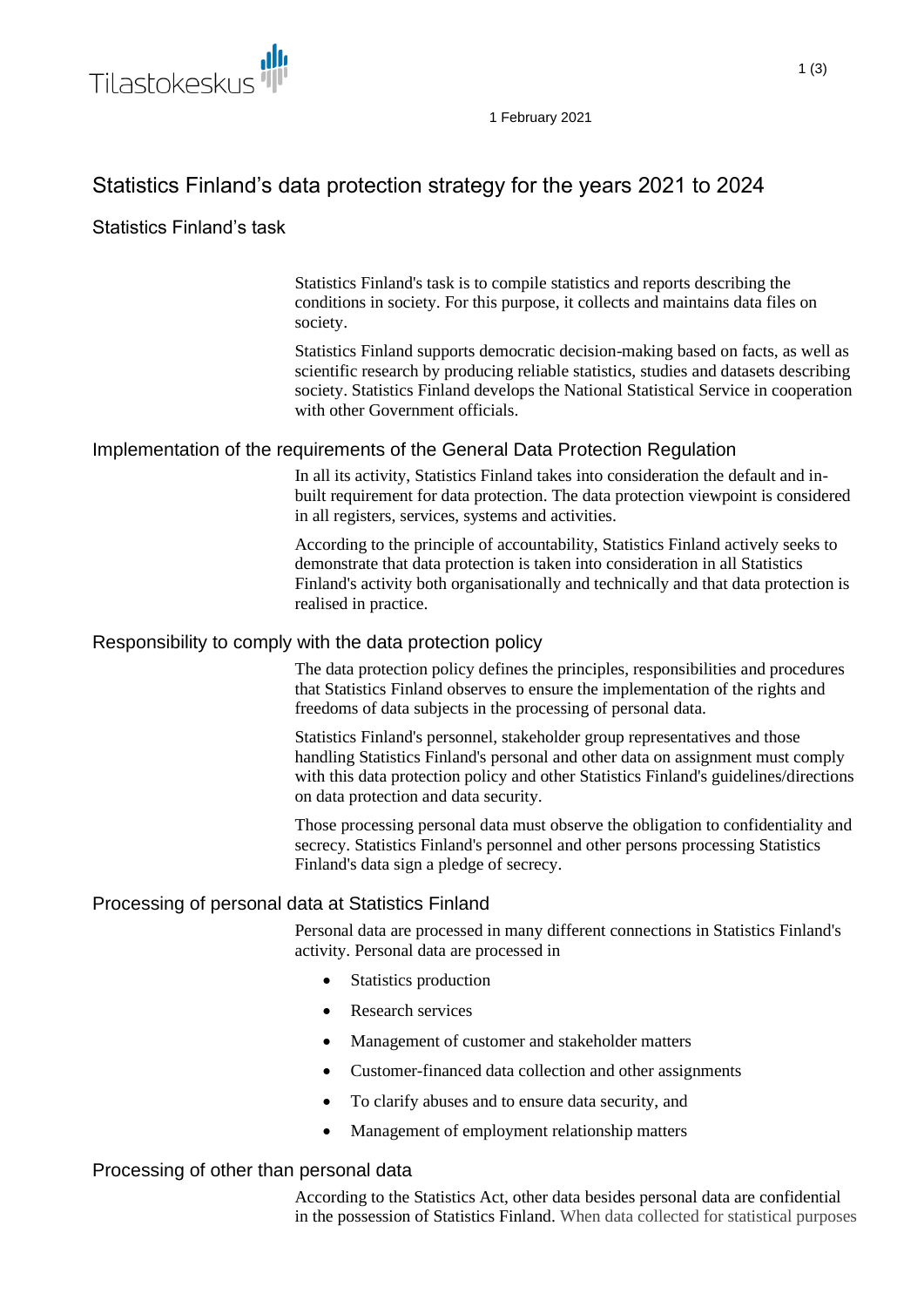

#### 1 February 2021

are being combined, stored, destroyed or otherwise processed, it must be seen to that data providers' business secret will not be endangered.

## Principles applied to the processing of personal data

The following principles must be adhered to in all processing of personal data.

1. The processing of personal data must have a ground for processing in accordance with the General Data Protection Regulation (lawfulness).

2. Data subjects are informed about the processing of personal data on Statistics Finland's home page and in direct data collections by a data protection notification or other corresponding document.

3. Personal data are processed only according to the predetermined purpose of use (purpose limitation)

4. The rights of data subjects are implemented without delay according to the guidelines given at Statistics Finland.

5. Only personal data necessary for processing are collected and processed (data minimisation)

6. Attention is paid to the correctness and updating of data (accuracy)

7. The processing measures of personal data are documented

8. When the conditions are met, an impact assessment of data protection is carried out.

9. Personal data are kept only for the period required by the purpose (storage limitation)

10. Personal data are protected against accidental or illegal destruction, loss, change, unauthorised release or access to data.

#### Responsibilities and reporting

Statistics Finland's management is responsible for the implementation of data protection at Statistics Finland. Statistics Finland's management must ensure that Statistics Finland complies with the data protection legislation, data protection policy and other instructions given related to data protection and data security.

In accordance with Statistics Finland's Rules of Procedure, the Deputy Directors General of service areas are responsible for data protection and data security in their service areas in accordance with Statistics Finland's general policies. Supervisors must make sure that each employee is familiar with the instructions given on data protection and data security and knows which personal data they may process.

The personnel are in their part responsible for complying with the instructions. All employees are also responsible for reporting deviations, threats and risks related to data protection and data security immediately to the Head of Data Security, the person responsible for data protection at Statistics Finland and their director/supervisor. Each employee has the responsibility for implementing data protection related to their own task and for appropriate use of data and data systems.

The controller is responsible for the lawfulness of the processing of personal data. As a controller Statistics Finland determines for which purposes and in which ways personal data are processed. The Deputy Directors General of services areas must ensure that each personal register has a person responsible who is in charge of planning and documenting the processing of personal data according to the